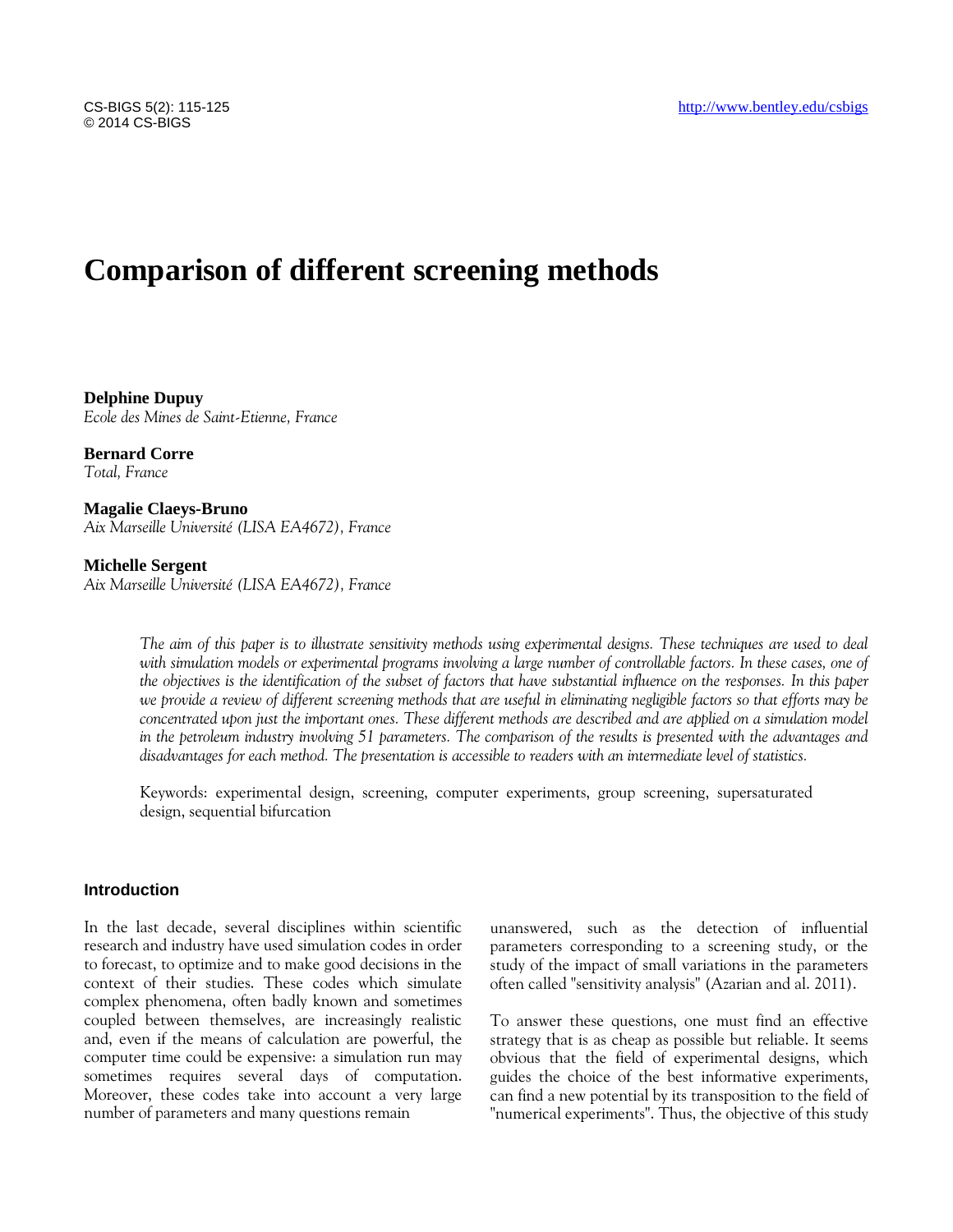is to test on a real application different screening methodologies, with different number of simulations, and to compare them.

In the following section, six screening strategies are presented:

- Resolution III Hadamard design
- Resolution IV Hadamard design
- Supersaturated design
- Group screening
- Multiple group screening
- Sequential bifurcation

Before presenting the different methods, we provide more details about the case study.

## **1. Illustrative example**

#### **1.1. Formalization**

A phenomenon can be considered as a black box, characterized by:

- variables of environment,uenv, generally badly known and numerous,
- variables of control, ucont, which can be fixed by the user,
- variables of interest, yreal, often called response, with the relation:

$$
y_{real} = f_{real}(u_{env}, u_{cont})
$$

The function *freal* is usually approximated by a simulator and in this context a new class of parameters is added, the simulation parameters *usim* which can parameterize, and eventually adjust the simulator.

## **1.2. General framework**

The present case study is based on the use of a flow simulator in porous media and concerns an oil field produced by nine wells, five of them being producers and four injectors.

The system is solved by the technique of streamlines. The responses are multiple and are functions of time: in the study in this paper, only the cumulative oil production at a fixed time (2000 days) is considered.

The objective of the study is to simulate as precisely as possible the behavior of the reservoir. The data file is complex and contains several hundreds or thousands of

parameters, but only 51 of them, noted  $U_1$ ,  $U_2$  ...,  $U_{51}$ , may vary in this study, taking into account different types of variables:

- environment variables, such as fluid or rock properties (porosity, permeability...)
- control variables, such as location of the wells or injection or production constraints (flow and/or pressure),
- simulation variables, such as the number of streamlines considered in the pressure solver.

These variables may vary within their range of uncertainties and the question is then:

"What is the impact of a small change in input data on the response of the simulator?"

In other words, we want to identify parameters for which a small variation yields a variation in the response. This type of study corresponds to the goal of a screening study that can be defined as a strategy to very quickly identify active factors among many candidate factors.

## **2. Screening methods**

As previously mentioned, at the beginning of a study, we generally do not know which factors have an influence on the studied responses and we want to identify, among a large number of potentially significant factors, those which are effectively active within a fixed experimental domain. This objective falls within the screening strategies, which depend on the "effect sparsity" assumption that says that only a few factors are responsible for most of the effect in a response while most are not. This is equivalent to the Pareto rule used in quality studies. These screening methods are very useful tools for examining simulation models that involve a large number of factors (Barton, 2001; Kleijnen, 2004; Sanchez and al., 2005; Welch and al., 1992). This screening stage should involve a minimum number of experiments, and should not take much computing time.

## **2.1. Screening designs**

## **2.1.1. Hadamard R**<sub>III</sub> et R<sub>IV</sub>

The most well-known screening designs for estimating the additive (first order) mathematical model are the Hadamard or Plackett and Burman designs (1946). A Hadamard design is a weighing experimental design which contains only elements  $x_{ij}$  equal to  $\pm 1$ corresponding to the two studied levels and for which the resulting information matrix  $X'X$  is such that  $(X'X) = N$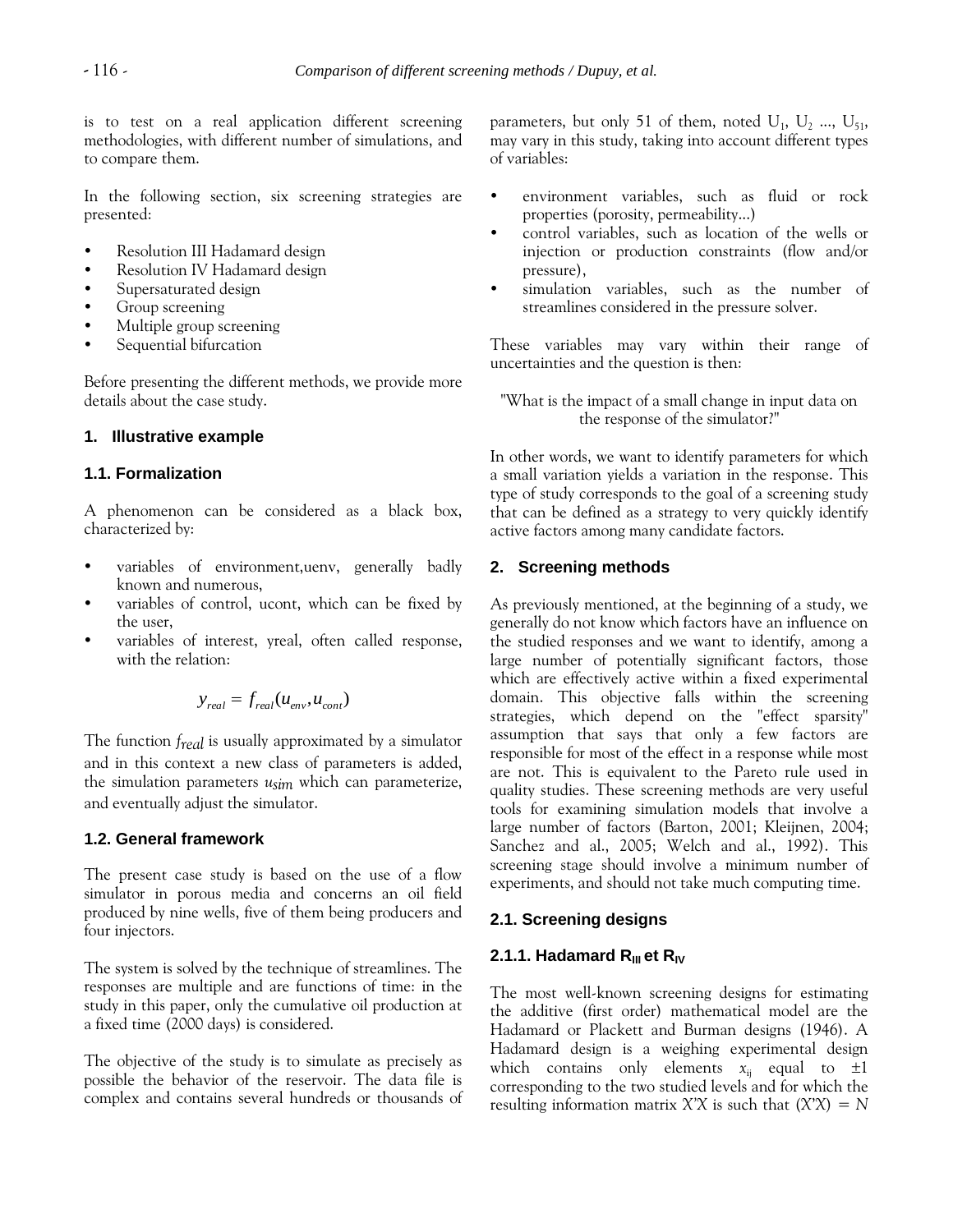*I<sup>N</sup>* with *X* the model design, *X*' the transpose matrix of *X*, *N* the number of simulations and  $I<sub>N</sub>$  the identical design.

These Hadamard designs exist when N is a multiple of 4  $(N = 4, 8, 12, 16, 20, 24, ...)$ . In this set of designs we can consider two subsets: designs where N is a power of 2 (N  $= 4, 8, 16,...$ , called regular designs, and non-regular designs where N is a multiple of 4 but not a power of 2 (N  $= 12, 20, 24, 28, 36, ...$ . In the case of regular designs, each interaction effect is totally confounded with one of the main effects. For non-regular designs, the aliasing is different: the  $X_iX_j$  interaction effect is partially confounded with all of the main effects except those of  $X_i$ an X<sub>j</sub>. Therefore, with these designs, the risk of drawing a wrong conclusion is reduced, even if some interaction effects exist. In our case, we want to study 51 factors in order to determine those which are influential. For that, we can use a two-level Hadamard design with 56 experiments. This is a non-regular design, where the interaction effects are partially aliased with the main effects: the coefficients of aliasing between interaction and main effects are 0.43 or 0.14. Taking into account the size of the table (51 columns and 56 rows), the experimental design can not be presented in this article but is available as a MS Excel file along with the article.

This design, with  $N = 56$  experiments, is a resolution III screening design. It is possible to generate a resolution IV design by operating a mirror-image foldover: it is obtained by reversing the signs of all the columns of the original matrix. The original design runs are combined with the mirror-image foldover design runs and this combination leads to a  $R_{IV}$  design, with 2N experiments, where the main effects are free of all first-order interactions and confounded only with second-order interactions.

#### **2.1.2. Supersaturated designs**

A supersaturated design is a design for which there are fewer runs than effects to be estimated. Firstly developed in the 1950's by Satterthwaite (1959) as a random balance and Booth and Cox (1962) in a systematic manner, these designs have recently become increasingly popular.

Many authors have proposed methods for constructing and analysing supersaturated designs (Beth and al., 1999; Butler et al., 2001; Catterjee and Gupta, 2003; Cheng, 1997; Claeys-Bruno and al., 2009, 2011; Deng et al., 1999; Yamada and Lin, 1997; Lin, 1993, 1995; Liu and Hickernell, 2002; Liu and Dean, 2004, Lu and Meng, 2000, Nguyen, 1996; Tang and Wu, 1997; Wu, 1993). The most well-known method proposed by Lin in 1993 consists in considering a non-regular Hadamard design, *HN*, with *N* experiments, allowing to study up to (*N*-1*)* factors. The design  $H_N$  can be written differently by considering one of the columns of the design, called the branching column, and by grouping the N experiments into two groups: a group  $(H_1)$  with a + sign in this column and a second group  $(H_2)$  with a – sign in this column. Using this notation, the Hadamard design can be written as follows:

$$
H_N = \begin{bmatrix} 1 & H_1 \\ -1 & H_2 \end{bmatrix}
$$
  
branching column

If we consider  $H_1$  or  $H_2$ , we obtain designs with N/2 rows and (N-2) distinct columns, called supersaturated designs allowing the study of up to (*N*-2) factors in *N/2* experiments.

In this particular case, we selected column 55 in the Hadamard design with  $N = 56$  as the branching column; the rows with -1 in this column provide a supersaturated design allowing the study of 51 factors in 28 experiments.

## **2.1.3. Group screening (Dorfman, 1943; Finucan, 1964; Hunter and Mezaki, 1964; Patel, 1962)**

Watson (1961) suggested an alternative idea by grouping factors into a smaller number of groups and treating each group of factors as a "factor" which is called a grouped factor to distinguish it from the original factors. A much smaller design can then be used to study the grouped factors. First, the experimenter must use experience and knowledge of the problem to arrange the factors into logical groups. A grouped factor is said to be at its "high" level if each of its individual factors is at a level that gives a higher response. Analogously, a group is at its "low" level if each individual factor gives a lower response. An adequate design is then run on the groups. The results of the first stage are analyzed and used to establish the second stage; this screening method is iterative. Upon identification of important grouped factors in the first stage, the factors within these groups are separated into smaller groups (multiple stage procedure) or individual factors (2-stage procedure) and a new design on the subgroups is run until the active factors are identified.

This method can lead to a strategy with few experiments but requires important assumptions to ensure that the effect of a grouped factor is significant if and only if the effect of at least one of its factors is significant. Furthermore, all the factors of the groups with a nonsignificant effect are eliminated at the first stage.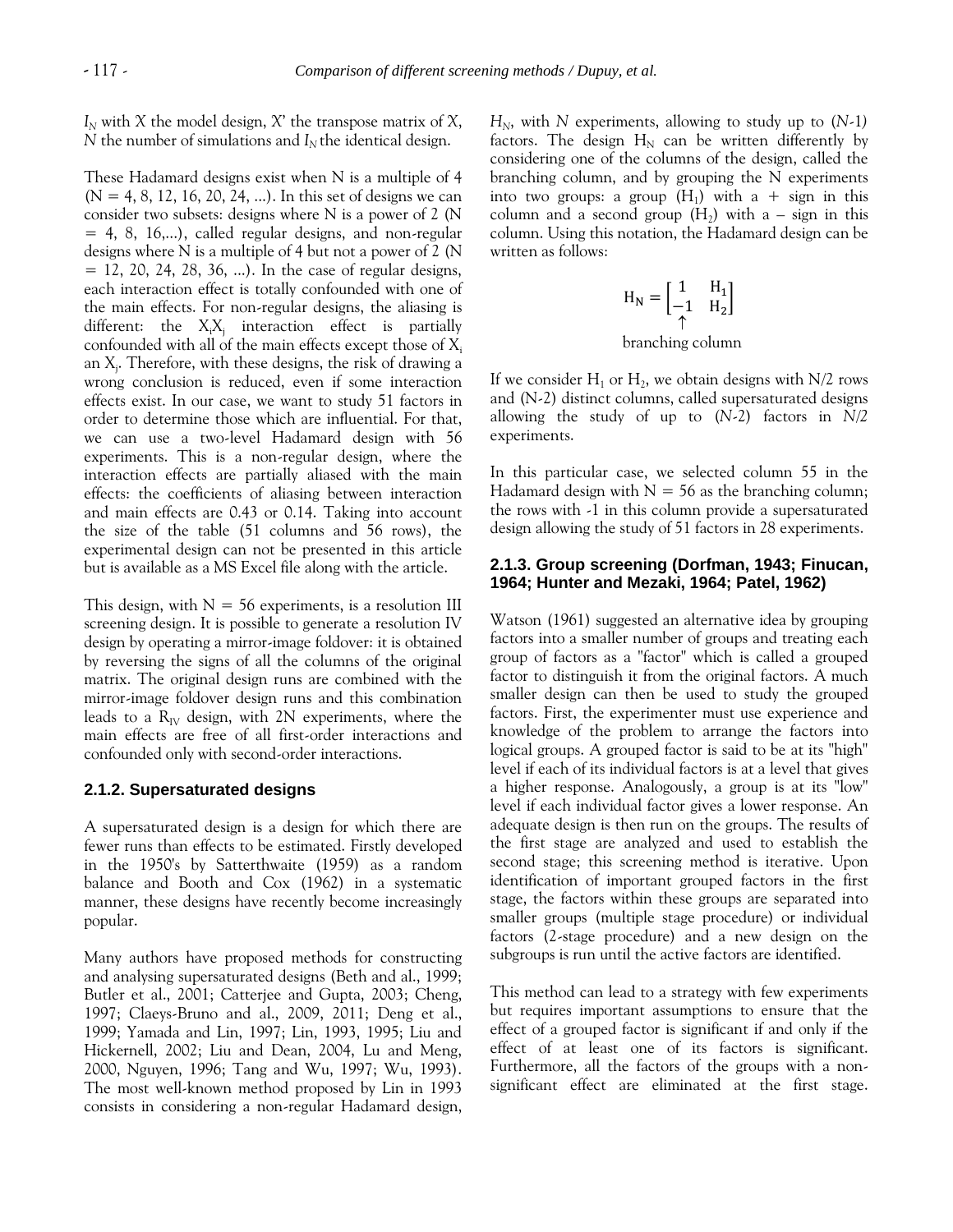Moreover, the levels of each factor are chosen so that the effects, if the factor is active, are positive.

Since the method is iterative, the different steps will be explained in the following section ("Results").

## **2.1.4. Multiple group screening (Morris, 1987)**

Sequential group screening methods may be operationally impractical, for example, when the execution of each run requires substantial time but many runs can be executed simultaneously. In the multiple group procedure, each factor is assigned to more than one group at the first step and a factor is potentially influential if all groups containing this factor are active. The individual factors followed up in the second stage are those for which all types of groups are active.

#### **2.2. Sequential bifurcation**

Sequential bifurcation (SB) is a group-screening technique proposed by Bettonvil (1990) in 1990 and developed by Bettonvil and Kleijnen (1997).

The Sequential Bifurcation (SB) procedure is sequential: it consists of a sequence of steps.

The first step aggregates all factors into a single group and tests whether or not that group has an important effect by comparing the two extreme factor combinations: all factors low and the other one, all factors high. If the group has indeed an important effect, then the second step splits the group into two subgroups – bifurcates – and tests each of these subgroups for importance. SB analysis compares the new observation with two old observations, to infer the two sums of the effects in the two smaller subsubgroups.

The next steps continue in a similar way: SB splits active subgroups into smaller subgroups and discards non active subgroups. It is clear that at the end of the bifurcation individual factor effects are estimated.

The most important assumption used by the SB, as in all group-screening techniques, is that the experimenter knows whether a specific individual factor has a positive or negative effect on the response: the factor effects must have known signs.

#### **3. Results and interpretation**

#### **3.1. Classical study**

Scientists often perform one-factor-at-a-time (OFAT) experiments, which vary only one factor or variable at a time while keeping others fixed. In our case, the OFAT method needs one simulation for each level for all variables, so 102 simulations. The results are presented on Figure 1.



**Figure 1.** OFAT results

## **3.2. Screening designs**

## **3.2.1. RIII and RIV Hadamard designs**

The 56 and 112 simulations of the experimental designs of  $R_{III}$  and  $R_{IV}$  respectively, have been achieved using the simulator and we have the production at 2000 days  $\times 10^{-3}$ for each experiment.

#### **RIII Hadamard design:**

We postulate that the result of each experiment ( $\eta$  = production 2000 days  $\times 10^{-3}$ ) is a linear combination of the effect of each coded variables  $X_1, X_2, \ldots, X_{51}$ . A first order polynomial model for the 51 variables is proposed. This model is a "model of the model simulation" and is often called a meta model. It is valid only for the 2 levels of the factors, and therefore cannot be used for any interpolation or extrapolation.

$$
\eta = \beta_0 + \beta_1 X_1 + \beta_2 X_2 + \beta_3 X_3 + \dots + \beta_{51} X_{51}
$$

We can then estimate the model coefficients  $b_i$  using multiple linear regression. It is expected that the large effects, whether positive or negative, are the statistically significant ones. We can use various statistical tools(Mathieu et al, 2007) for identifying active factors which are commonly used such as Daniel's plots (Figure 2) where the probability P of the occurrence of some values b<sub>i</sub> is plotted against b<sub>i</sub>. Most of the points appear to lie on a straight line, corresponding to non-significant effects, and6 points deviate from it corresponding to the active factors  $\rm U_{13},$   $\rm U_{45},$   $\rm U_{3},$   $\rm U_{6},$   $\rm U_{11}$  and  $\rm U_{18}.$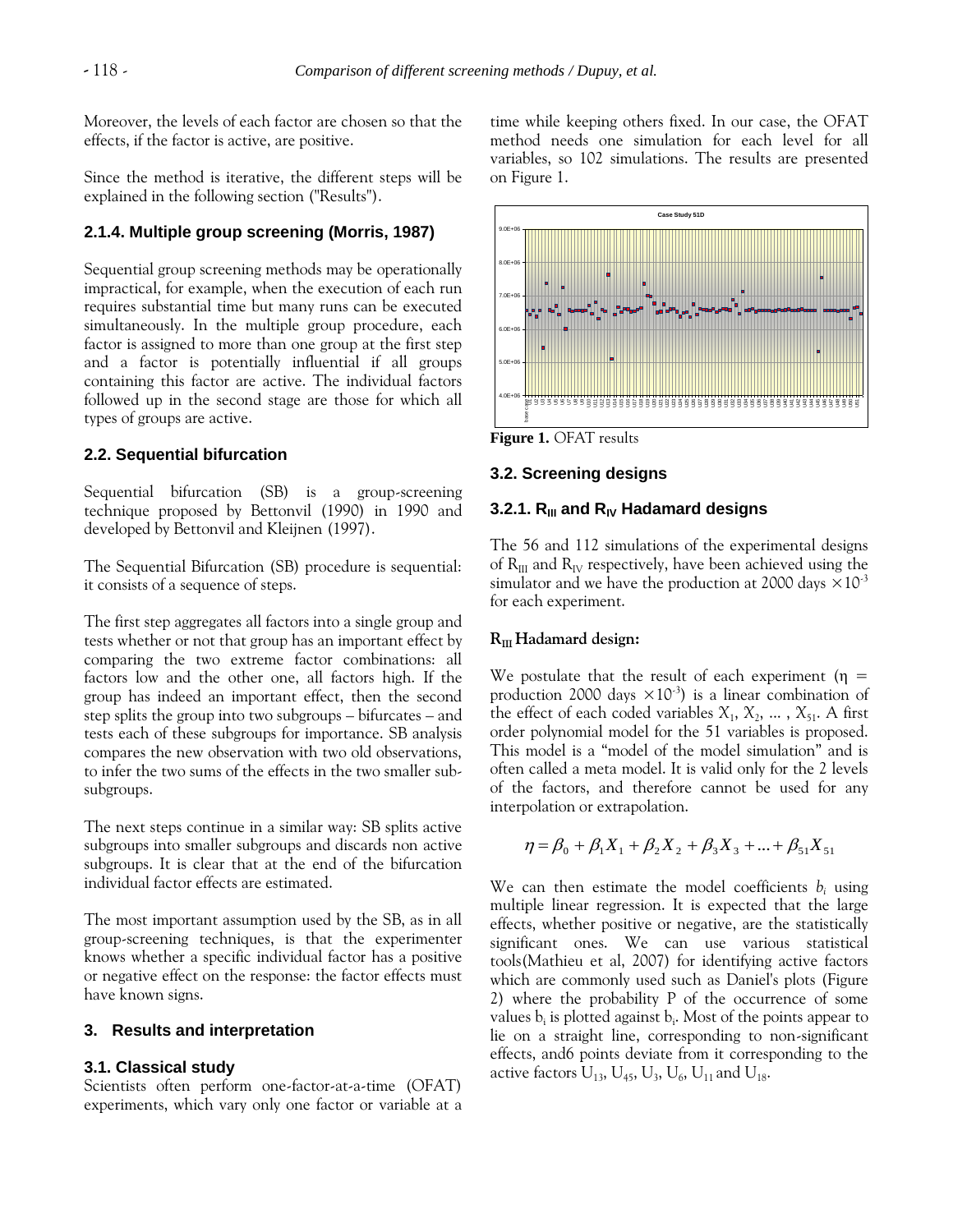

**Figure 2.** Daniel's plots for the response "production at 2000 days  $\times 10^{-3}$ " for the Hadamard R<sub>III</sub> design (a) Effects values b<sub>i</sub> and (b) absolute effects values  $|b_i|$  have been plotted on normal probability paper.

#### **RIV Hadamard design:**

The same statistical tools have been used in order to determine active factors with the resolution IV Hadamard design. The coefficient values can be represented on an effects plot (Figure 3) where magnitudes and signs of each effect of the variables are shown. For more readability, only the twenty most important effects have been reported on this figure. A significant limit could be calculated by Lenth's method (1989). This graph shows that the factors  $U_{13}$ ,  $U_{45}$ ,  $U_{3}$ ,  $U_6$ ,  $U_{11}$  and  $U_{18}$  are the most important for the production at 2000 days.



**Figure 3.** Effects plot for the response "production at 2000 days $\times10^{-3}$ "for the Hadamard R<sub>IV</sub> design. The importance (coefficient values  $b_i$ ) of each input factor  $x_i$  is proportional to the length of the bar. (Only the first twenty values have been reported). The significance limits are drawn as horizontal continuous lines. Only factors whose effects are clearly outside this limit are considered as influential.

The results confirm the influence of the factors  $U_{13}$ ,  $U_{45}$ ,  $U_3$ ,  $U_6$ ,  $U_{11}$  and  $U_{18}$ .

## **3.2.2. Supersaturated designs**

Standard methods for analysing data, such as multiple linear regression, cannot be used in the case of supersaturated designs since the least squares estimates are not unique. There is no way to estimate all the main effects simultaneously. In this example, we can use a combination of a stepwise regression and an all subsets selection procedure as proposed by Abrahamand Chipman (1999) but the high number of factors makes the conventional allsubsets regressions infeasible. We have applied a strategy developed by Lu and Wu (2003) in 2003and more recently modified by R. Phan-Tan-Luucalled sequential approach (Celaand al., 2007). In a first step, the stepwise regression reported in Figure 4a clearly shows that five variables are sufficient to obtain an  $\mathbb{R}^2$  greater than 0.90. So, in can be anticipated that the number of active factors is probably not higher than 5.



**Figure 4.** a) Stepwise regression up to nine variables and b) graphs of s<sup>2</sup>, AIC and BIC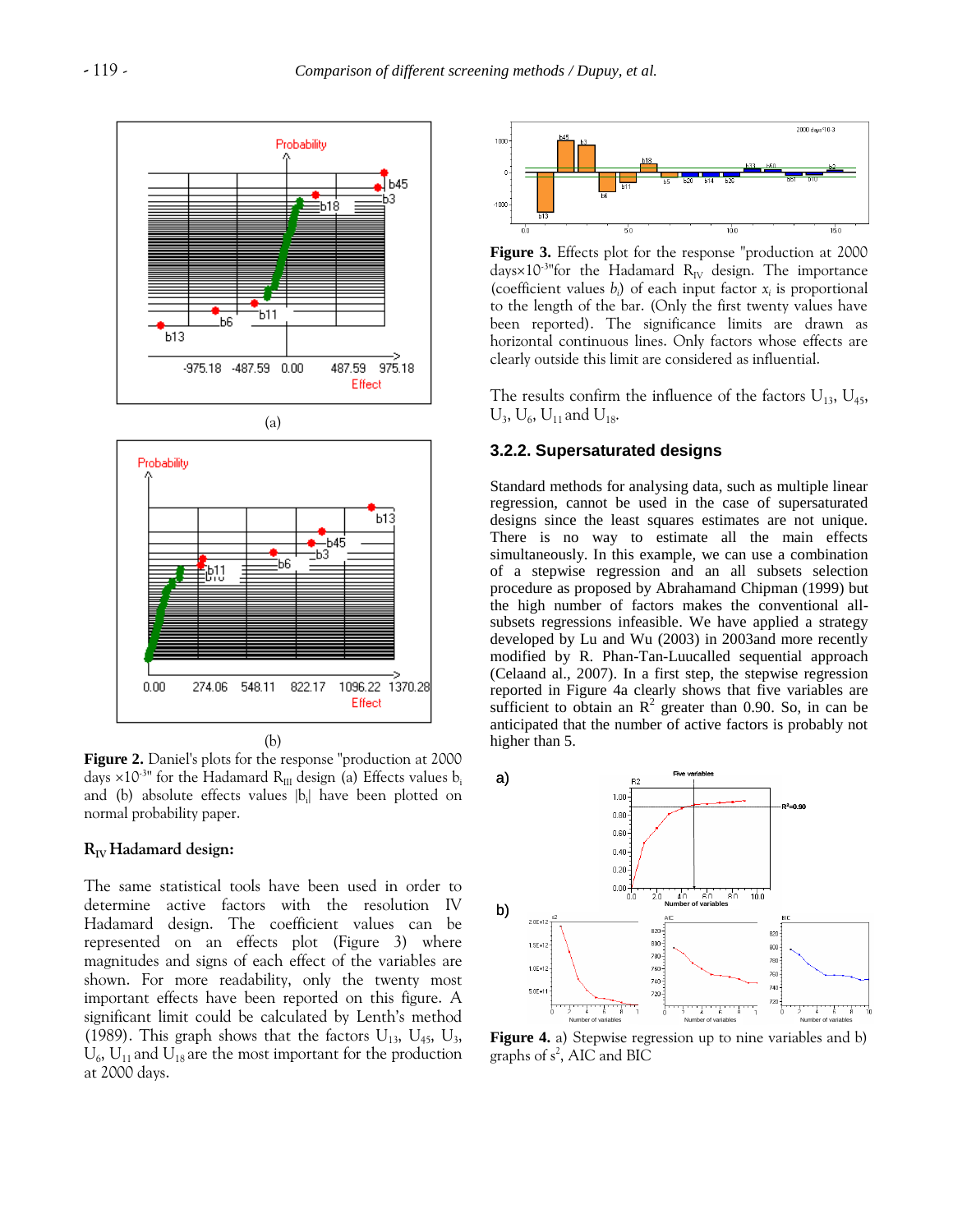|                                                                                                                                                                                                                                                                                                                                                                                                                                                                                                                            | Regression with 2 variables         |                                                                                                             |
|----------------------------------------------------------------------------------------------------------------------------------------------------------------------------------------------------------------------------------------------------------------------------------------------------------------------------------------------------------------------------------------------------------------------------------------------------------------------------------------------------------------------------|-------------------------------------|-------------------------------------------------------------------------------------------------------------|
| $s^2.10^{-12}$<br>$R^2$<br>Var<br>Var<br>b3<br>b13<br>1.35<br>0.65<br>b13<br>b45<br>1.54<br>0.60<br>b33<br>0.57<br>b13<br>1.67<br>0.53<br>b7<br>b13<br>1.83<br>0.52<br>b13<br>b44<br>1.85<br>0.52<br>b13<br>b40<br>1.85<br>1.86<br>0.52<br>b13<br>b34<br>b13<br>b39<br>1.87<br>0.52                                                                                                                                                                                                                                        | 13 33 34 39 40 44 45 50<br>3 7      | s2<br>$1.8E + 12$<br>$1.6E + 12$<br>$1.4E + 12$<br>2.0<br>6.0<br>8.0<br>10.0<br>4.0                         |
|                                                                                                                                                                                                                                                                                                                                                                                                                                                                                                                            | Regression with 3 variables         |                                                                                                             |
| $s^2.10^{-12}$<br>$R^2$<br>Var<br>$\operatorname{Var}$<br>Var<br>b13<br>b45<br>0.76<br>0.814<br>b3<br>0.707<br>b3<br>b13<br>b33<br>1.20<br>b7<br>0.696<br>b3<br>b13<br>1.25<br>b33<br>0.682<br>b13<br>b45<br>1.30<br>0.673<br>b3<br>b13<br><b>b44</b><br>1.34<br>0.673<br>b3<br>b13<br><b>b40</b><br>1.34<br>0.667<br>b3<br>b13<br>b50<br>1.36<br>0.661<br>b3<br>b6<br>b13<br>1.39                                                                                                                                         | 3 6 7 13 33 39 40 44 45 50          | s2<br>$1.4E + 12 -$<br>$1.2E + 12 -$<br>$1.0E + 12$<br>$8.0E + 11$<br>2.0<br>6.0<br>8.0<br>4.0<br>10.0      |
|                                                                                                                                                                                                                                                                                                                                                                                                                                                                                                                            | Regression with 4 variables         |                                                                                                             |
| $R^2$<br>$s^2.10^{-12}$<br>Var<br>Var<br>Var<br>Var<br>0.878<br>b13<br>0.52<br>b3<br>b6<br>b45<br>b33<br>0.857<br>b3<br>b13<br>b45<br>0.61<br>b13<br>0.71<br>0.834<br>b3<br>b7<br>b45<br>0.829<br>b3<br><b>b44</b><br>b45<br>0.73<br>b13<br><b>b40</b><br>0.74<br>0.827<br>b3<br>b13<br>b45<br>0.824<br>b3<br>b13<br>b45<br>b50<br>0.75<br>0.818<br>b13<br>b14<br>b45<br>0.78<br>b3<br>b3<br>b39<br>b45<br>0.79<br>0.815<br>b13                                                                                            | 3 6 7 13 14 33 39 40 44 45 46 50    | s2<br>$8.0E + 11 -$<br>$7.0E + 11$<br>$6.0E + 11$<br>$5.0E + 11$<br>2.0<br>6.0<br>8.0<br>4.0<br>10.0        |
|                                                                                                                                                                                                                                                                                                                                                                                                                                                                                                                            | Regression with 5 variables         |                                                                                                             |
| $R^2$<br>Var Var Var Var s <sup>2</sup> .10 <sup>-12</sup><br>Var<br>b33<br>b45<br>0.36<br>0.918<br>b3<br>b6<br>b13<br>b3<br>b7<br>b13 b45<br>0.48<br>0.893<br>b6<br>0.885<br>b3<br>b6<br>b13<br>b <sub>44</sub> b <sub>45</sub><br>0.51<br>b3<br>b13<br>b14 b45<br>0.51<br>0.884<br>b6<br>0.883<br>b3<br>b13<br>b <sub>45</sub> b <sub>46</sub><br>0.52<br>b6<br>0.883<br>b3<br>b13<br>b <sub>40</sub> b <sub>45</sub><br>0.52<br>b6<br>0.52<br>0.883<br>b3<br>b13 b34 b45<br>b6<br>0.53 0.881<br>b13 b45 b50<br>b3<br>b6 | 3 6 7 13 14 33 34 39 40 44 45 46 50 | $5.5E + 11$<br>$5.0E + 11$<br>$4.5E + 11$<br>$4.0E + 11$<br>$3.5E + 11$<br>6.0<br>8.0<br>2.0<br>4.0<br>10.0 |
|                                                                                                                                                                                                                                                                                                                                                                                                                                                                                                                            | Regression with 6 variables         |                                                                                                             |
| Var Var Var Var Var Var s <sup>2</sup> .10 <sup>-12</sup><br>$R^2$<br>b3 b6 b7 b13 b33 b45 0.34 0.927<br>b13 b33 b44 b45 0.35 0.926<br>b3<br>b6<br>b13 b33 b40 b45 0.35 0.924<br>b3<br>b6<br>b13 b33 b45 b46 0.36 0.922<br>b3<br>b6<br>b13 b33 b34 b45 0.36 0.922<br>b3<br>b6<br>b13 b33 b45 b50 0.36 0.922<br>b3<br>b6<br>b3<br>b13 b14 b33 b45 0.37 0.921<br>b6<br>b13 b33 b39 b45 0.38 0.919<br>b3<br>b6                                                                                                                | 3 6 7 13 14 33 34 39 40 44 45 46 50 | s2<br>$4.5E + 11$<br>$4.0E + 11$<br>$3.5E + 11$<br>2.0<br>4.0<br>6.0<br>10.0<br>8.0                         |
|                                                                                                                                                                                                                                                                                                                                                                                                                                                                                                                            | Regression with 7 variables         |                                                                                                             |
| Var Var Var Var Var Var s <sup>2</sup> .10 <sup>-12</sup> R <sup>2</sup><br>b6 b7 b13 b33 b44 b45 0.30 0.937<br>b <sub>3</sub><br>b3 b6 b7 b13 b33 b40 b45 0.31 0.936<br>b6 b13 b14 b33 b44 b45 0.32 0.935<br>b3<br>b6 b7 b13 b33 b45 b50 0.33 0.933<br>b3<br>b6 b13 b33 b40 b44 b45 0.33 0.932<br>b3<br>b6 b7 b13 b33 b34 b45 0.34 0.931<br>b3<br>b6 b13 b33 b44 b45 b46 0.34 0.930<br>b3<br>b3 b6 b13 b33 b44 b45 b50 0.34 0.930                                                                                         | 3 6 7 13 14 33 34 40 44 45 46 50    | $3.6E + 11$<br>$3.4E + 11$<br>$3.2E + 11$<br>$3.0E + 11$<br>6.0<br>2.0<br>8.0<br>10.0<br>4.0                |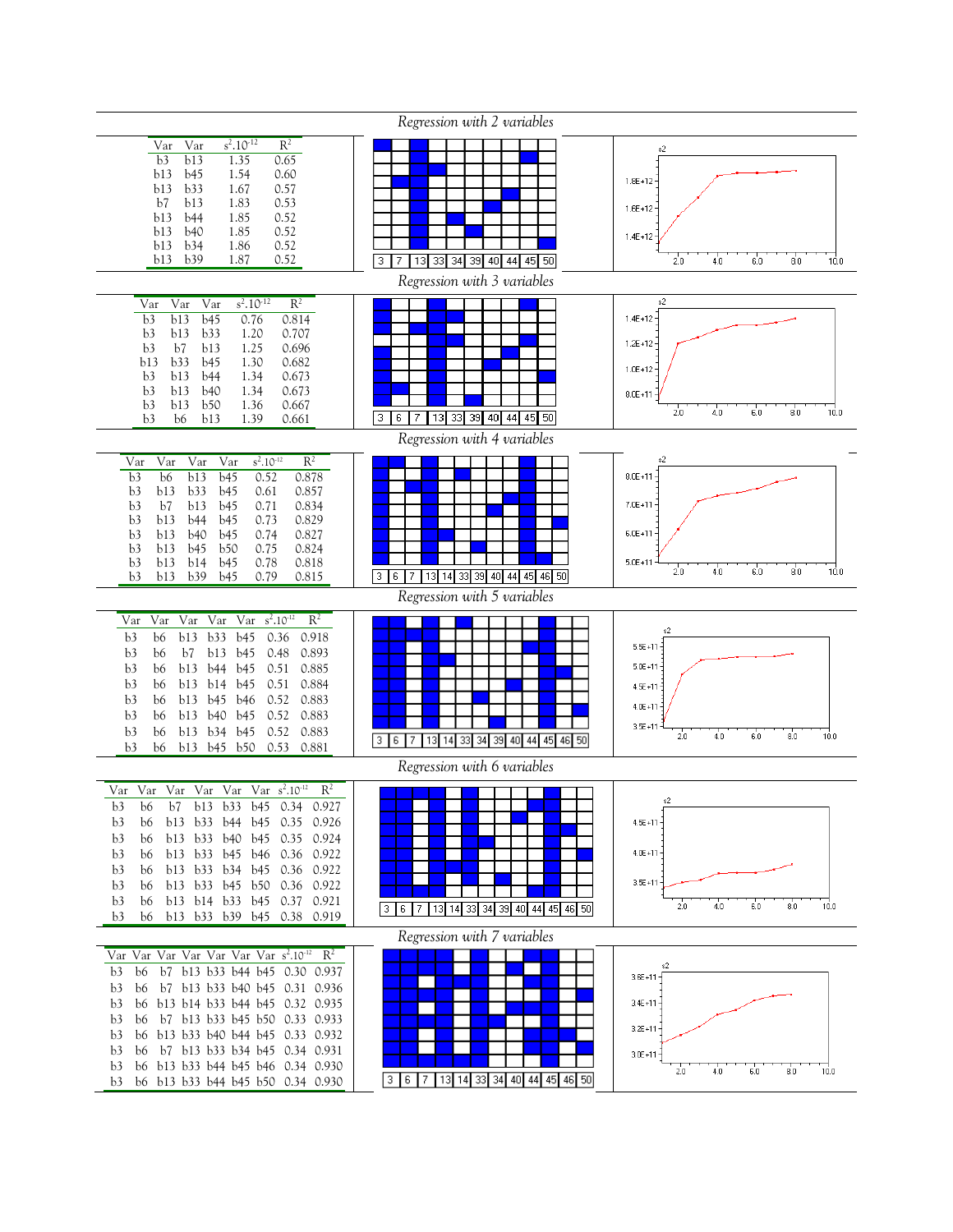**Figure 5.** All subset regressions for  $f=2$  to  $f=7$  variables. The first column of the table gives the name of the selected variables in each model and the corresponding values of  $R^2$  and s<sup>2</sup> for the eight best solutions. The second column shows the mapping of the selected variables where the presence of the variables is marked with a blue square. The third column shows the s<sup>2</sup> evolution for a fixed number of variables, corresponding to different models, numbered 1 to 8, with s<sup>2</sup> increasing.

The study of BIC (Bayesian Information Criterion) (Schwarz, 1978) and AIC (Akaike's Information Criterion) (Akaike, 1974) values can also be used to interpret the results of the supersaturated design in order to determine the number of necessary variables in the model.

Figure 4b shows the evolution of  $s^2$  (residual variance), AIC and BIC in terms of the number of variables in the model. These graphs confirm that the number of active factors is probably not higher than five.

Therefore, the second stage involves all subsets regressions for a number of factors (*f*) from two to five. Figure 5 summarizes the values of  $R^2$  and  $s^2$  of the different models for each value of *f*.

These values yield unequivocal results: five factors  $(U_{13},$  $\rm U_{45},~\rm U_{3},~\rm U_{6}$  and  $\rm U_{33})$  are detected as active with an  $\rm R^2$ value equal to 0.92 and  $s^2$  value equal to 3.6 $\times$ 10<sup>11</sup>. The addition of a supplementary variable in the model  $(f=6)$ does not change the values of the  $R^2$  and s<sup>2</sup> significantly, which allows us the selection of the model with 5 variables.

## **3.2.3. Group screening**

First, the experimenter must use knowledge of the problem to organize the factors into logical groups. The experimenter attributes a probability upon the possible influence: 1 corresponds to a small probability and 2, to a large probability. Factors where no knowledge is available will be studied alone (a group with one factor). Table 1 summarizes the attribution of the levels (the level  $+$ chosen as increasing the response), the probability *a priori* proposed by the experimenters and the construction of the groups.

**Table 1.** Factors, probability a priori, groups

|                   | $(-)$ $(+)$      |              | Proba Group (-) |                   |                |                    |              | $(+)$ Proba Group |
|-------------------|------------------|--------------|-----------------|-------------------|----------------|--------------------|--------------|-------------------|
|                   | $U_1$ 0.95 1.0 1 |              | $G_{1}$         |                   | $U_{27}$ 76    |                    | 78 1         | G <sub>3</sub>    |
| U, 0.95 1.0       |                  | 2            | G <sub>7</sub>  |                   | $U_{28}$ 11    | 9                  | $1 -$        | $G_{3}$           |
| $U_3$ 0.5 1.5     |                  | $\mathbf{2}$ | $G_7$           | $\mathbf{U}_{29}$ | 62             | 60 —               | $1 -$        | $G_3$             |
| $U_4$ 0.011       | 0.0090           | $\mathbf{2}$ | $G_7$           |                   | $U_{30}$ 34    | 36                 | $\mathbf{1}$ | $G_{4}$           |
| $U_5$ 1.02        | 0.98             | 1            | $G_i$           |                   |                | $U_{31}$ 11 9      | $\mathbf{1}$ | G <sub>4</sub>    |
| $U_6$ 1.2 0.8     |                  | 2            | G <sub>7</sub>  |                   | $U_{32}$ 59 71 |                    | 1            | G <sub>4</sub>    |
| $U_7$ 48 42       |                  | ı            | $G_{\rm o}$     |                   | $U_{33}$ 42    | 61                 | 1            | G <sub>4</sub>    |
| $U_{8}$ 0.065     | 0.075            | ı            | $G_{10}$        |                   |                | $U_{34}$ 2000 6000 | <sup>2</sup> | $G_{14}$          |
| $U_{\rm q}$ 61 65 |                  | ı            | $G_{11}$        |                   |                | $U_{35}$ 2550 2450 | 1            | $G_{4}$           |
| $U_{10}$ 0.35     | 0.25             | 2            | $G_7$           |                   |                | $U_{36}$ 2500 1500 | 1            | $G_5$             |
| $U_{11}$ 0.29     | 0.15             | 2            | $G_{8}$         |                   |                | $U_{37}$ 1000 2000 |              | $G_5$             |

|                   | $U_1$ , 1.05  | 0.95 | 1 | $G_{1}$     | $U_{38}$ 700 1300  |   | $G_5$        |
|-------------------|---------------|------|---|-------------|--------------------|---|--------------|
|                   | $U_{13}$ 2    | 0.6  | 2 | $G_{\rm s}$ | $U_{30}$ 3000 2000 | 1 | $G_{5}$      |
|                   | $U_{14}$ 0.23 | 0.17 | ı | $G_{12}$    | $U_{40}$ 700 1300  |   | $G_5$        |
|                   | $U_{15}$ 3500 | 3700 | ı | $G_{13}$    | $U_{41}$ 2000 3000 | 1 | $G_6$        |
| ${\rm U}_{_{16}}$ | -11           | 9    |   | $G_{1}$     | $U_{42}$ 2500 3500 | 1 | $G_{\kappa}$ |
| $U_{17}$          | 71            | 69   | 1 | $G_{1}$     | $U_{43}$ 3500 4500 | 1 | $G_6$        |
| ${\rm U}_{18}$    | 48            | 66   | 2 | $G_{8}$     | $U_{44}$ 4500 5500 | 1 | $G_{6}$      |
| ${\rm U}_{19}$    | 78            | 70   | 2 | $G_{8}$     | $U_{45}$ 3500 4500 | 2 | $G_{8}$      |
| $U_{20}$          | 16            | 14   | 1 | G,          | $U_{46}$ 3500 4500 | ? | $G_{15}$     |
| $\mathbf{U}_{21}$ | 38            | 36   | 1 | G,          | $U_{47}$ 4500 5500 | ı | $G_{16}$     |
| $U_{22}$          | 26            | 28   | 1 | G,          | $U_{48}$ 700 1300  | ? | $G_{17}$     |
| $U_{23}$          | 15            | 13   | 1 | G,          | $U_{49}$ 4500 5500 | ? | $G_{18}$     |
| $U_{24}$          | 63            | 61   | 1 | G,          | $U_{50}$ 700 1300  | ı | $G_{19}$     |
| $U_{25}$          | 21            | 19   | 1 | $G_{3}$     | $U_{51}$ 3000 2000 |   | $G_6$        |
| $U_{26}$ 46       |               | 44   |   | G,          |                    |   |              |

For the study of these 19 grouped factors, a non-regular Hadamard design with 20 experiments was constructed, as shown in Table 2.

**Table 2.** Hadamard design with 20 experiments

| $N^{\circ}E$ xp $\mathbf{G}_1\mathbf{G}_2\mathbf{G}_3\mathbf{G}_4\mathbf{G}_5\mathbf{G}_6\mathbf{G}_7\mathbf{G}_8\mathbf{G}_9\mathbf{G}_{10}\mathbf{G}_{11}\mathbf{G}_{12}\mathbf{G}_{13}\mathbf{G}_{14}\mathbf{G}_{15}\mathbf{G}_{16}\mathbf{G}_{17}\mathbf{G}_{18}\mathbf{G}_{19}$ |                          |                          |                                 |                          |                                 |                          |                                 |                                 |                                 |                                  |                          |                          |                          |                   |                                  |                          |                                  |        |        |
|--------------------------------------------------------------------------------------------------------------------------------------------------------------------------------------------------------------------------------------------------------------------------------------|--------------------------|--------------------------|---------------------------------|--------------------------|---------------------------------|--------------------------|---------------------------------|---------------------------------|---------------------------------|----------------------------------|--------------------------|--------------------------|--------------------------|-------------------|----------------------------------|--------------------------|----------------------------------|--------|--------|
| 1                                                                                                                                                                                                                                                                                    | $+ +$                    |                          |                                 |                          |                                 |                          |                                 | $- + + + + -$                   |                                 | $+$                              |                          | $+$                      |                          |                   |                                  |                          | $+$                              | $+$    |        |
| 2                                                                                                                                                                                                                                                                                    |                          | $+ +$                    |                                 | $\overline{\phantom{m}}$ | $\overline{\phantom{a}}$        |                          |                                 | $+ + + +$                       |                                 | $\qquad \qquad -$                | $+$                      | $\qquad \qquad -$        | $+$                      |                   |                                  |                          |                                  | $^{+}$ | $^{+}$ |
| 3                                                                                                                                                                                                                                                                                    | $^{+}$                   |                          | $- + +$                         |                          | $\overline{\phantom{a}}$        | $\overline{\phantom{a}}$ |                                 | $+ + +$                         |                                 | $+$                              | $\overline{\phantom{0}}$ | $+$                      | $\overline{\phantom{0}}$ | $^{+}$            |                                  |                          |                                  |        | $^{+}$ |
| $\overline{4}$                                                                                                                                                                                                                                                                       | $+$                      | $^{+}$                   | $- + +$                         |                          |                                 | $\overline{\phantom{m}}$ | $\hspace{0.1mm}-\hspace{0.1mm}$ |                                 | $+ +$                           | $+$                              | $+$                      | $\overline{\phantom{0}}$ | $+$                      | $\qquad \qquad -$ | $+$                              |                          |                                  |        |        |
| 5                                                                                                                                                                                                                                                                                    |                          | $+ +$                    |                                 | $- +$                    |                                 | $+$                      | $\overline{\phantom{a}}$        | $\overline{\phantom{a}}$        | $+$                             | $+$                              | $^{+}$                   | $+$                      |                          | $+$               | $\overbrace{\phantom{12322111}}$ | $^{+}$                   |                                  |        |        |
| 6                                                                                                                                                                                                                                                                                    |                          | $\overline{\phantom{0}}$ |                                 |                          | $+ + - + +$                     |                          |                                 | $\hspace{0.1mm}-\hspace{0.1mm}$ | $\overline{\phantom{a}}$        | $+$                              | $^{+}$                   | $+$                      | $+$                      | $\qquad \qquad -$ | $+$                              | $\qquad \qquad -$        | $^{+}$                           |        |        |
| 7                                                                                                                                                                                                                                                                                    |                          |                          | $\qquad \qquad -$               |                          | $+ + - + +$                     |                          |                                 |                                 | $\overbrace{\phantom{1232211}}$ |                                  | $^{+}$                   | $^{+}$                   | $^{+}$                   | $+$               |                                  | $^{+}$                   | $\overbrace{\phantom{12322111}}$ | $^{+}$ |        |
| 8                                                                                                                                                                                                                                                                                    |                          |                          |                                 | $\overline{\phantom{m}}$ |                                 |                          |                                 | $+ + - + +$                     |                                 | $\overbrace{\phantom{12322111}}$ |                          | $+$                      | $+$                      | $+$               | $+$                              |                          | $^{+}$                           |        | $^{+}$ |
| 9                                                                                                                                                                                                                                                                                    | $+$                      |                          |                                 |                          | $\overline{\phantom{a}}$        |                          |                                 | $+ + - +$                       |                                 | $+$                              | $\overline{\phantom{0}}$ | —                        | $^{+}$                   | $+$               | $+$                              | $^{+}$                   |                                  | $^{+}$ |        |
| 10                                                                                                                                                                                                                                                                                   |                          | $^{+}$                   | $\overline{\phantom{a}}$        |                          |                                 | $\qquad \qquad -$        |                                 | $+$ +                           | $\hspace{0.1mm}-\hspace{0.1mm}$ | $+$                              | $+$                      | —                        | —                        | $+$               | $+$                              | $^{+}$                   | $^{+}$                           |        | $^{+}$ |
| 11                                                                                                                                                                                                                                                                                   | $^{+}$                   | $- +$                    |                                 | $\overline{\phantom{a}}$ | $\overline{\phantom{a}}$        |                          | $\overline{\phantom{m}}$        | $^{+}$                          | $+$                             | $\overline{\phantom{m}}$         | $^{+}$                   | $^{+}$                   |                          |                   | $^{+}$                           | $+$                      | $^{+}$                           | $^{+}$ |        |
| 12                                                                                                                                                                                                                                                                                   | $\overline{\phantom{0}}$ | $+$                      | $- +$                           |                          | $\overline{\phantom{m}}$        |                          |                                 | $\overline{\phantom{a}}$        | $^{+}$                          | $+$                              | $\qquad \qquad -$        | $+$                      | $+$                      |                   |                                  | $^{+}$                   | $+$                              | $^{+}$ | $^{+}$ |
| 13                                                                                                                                                                                                                                                                                   | $^{+}$                   | $- +$                    |                                 | $- +$                    |                                 | $\qquad \qquad$          |                                 |                                 |                                 | $+$                              | $+$                      |                          | $+$                      | $^{+}$            |                                  |                          | $^{+}$                           | $^{+}$ | $^{+}$ |
| 14                                                                                                                                                                                                                                                                                   | $^{+}$                   | $+$                      | $- +$                           |                          | $\hspace{0.1mm}-\hspace{0.1mm}$ | $+$                      |                                 |                                 |                                 | $\qquad \qquad -$                | $+$                      | $^{+}$                   | $\overline{\phantom{0}}$ | $+$               | $+$                              |                          |                                  | $^{+}$ | $^{+}$ |
| 15                                                                                                                                                                                                                                                                                   | $^{+}$                   |                          |                                 |                          | $+ + - + - +$                   |                          |                                 | $\overline{\phantom{0}}$        |                                 |                                  |                          | $^{+}$                   | $+$                      | $\qquad \qquad -$ | $+$                              | $^{+}$                   |                                  |        | $^+$   |
| 16                                                                                                                                                                                                                                                                                   | $^{+}$                   |                          | $+ + +$                         |                          | $- + - +$                       |                          |                                 |                                 |                                 |                                  |                          |                          | $+$                      | $^{+}$            | $\qquad \qquad -$                | $^{+}$                   | $^{+}$                           |        |        |
| 17                                                                                                                                                                                                                                                                                   | $\overline{\phantom{0}}$ | $^{+}$                   | $+ + +$                         |                          |                                 | $- +$                    |                                 | $\hspace{0.1mm}-\hspace{0.1mm}$ | $+$                             |                                  |                          |                          |                          | $^{+}$            | $+$                              | $\overline{\phantom{0}}$ | $+$                              | $+$    |        |
| 18                                                                                                                                                                                                                                                                                   |                          | $\overline{\phantom{0}}$ |                                 |                          | $+ + + + - +$                   |                          |                                 |                                 | $\hspace{0.1mm}-\hspace{0.1mm}$ | $+$                              |                          |                          |                          |                   | $+$                              | $^{+}$                   | $\qquad \qquad -$                | $^{+}$ | $^{+}$ |
| 19                                                                                                                                                                                                                                                                                   | $^{+}$                   |                          | $\hspace{0.1mm}-\hspace{0.1mm}$ |                          | $+ + + +$                       |                          |                                 | $\hspace{0.1mm}-\hspace{0.1mm}$ | $+$                             | $\overbrace{\phantom{12322111}}$ | $^{+}$                   |                          |                          |                   |                                  | $^{+}$                   | $^{+}$                           |        | $^{+}$ |
| 20                                                                                                                                                                                                                                                                                   |                          |                          |                                 |                          |                                 |                          |                                 |                                 |                                 |                                  |                          |                          |                          |                   |                                  |                          |                                  |        |        |

A small explanation is necessary in order to understand the reading of this design. For example, run n° 1 is described by conditions for grouped factors which are:

| $N^{o}ExpG_1G_2G_3G_4G_5G_6G_7G_8G_9G_{10}G_{11}G_{12}G_{13}G_{14}G_{15}G_{16}G_{17}G_{18}G_{19}$ |  |  |  |  |  |  |  |  |  |  |
|---------------------------------------------------------------------------------------------------|--|--|--|--|--|--|--|--|--|--|
| 1 + + - - + + + + - + - + - - - - + + -                                                           |  |  |  |  |  |  |  |  |  |  |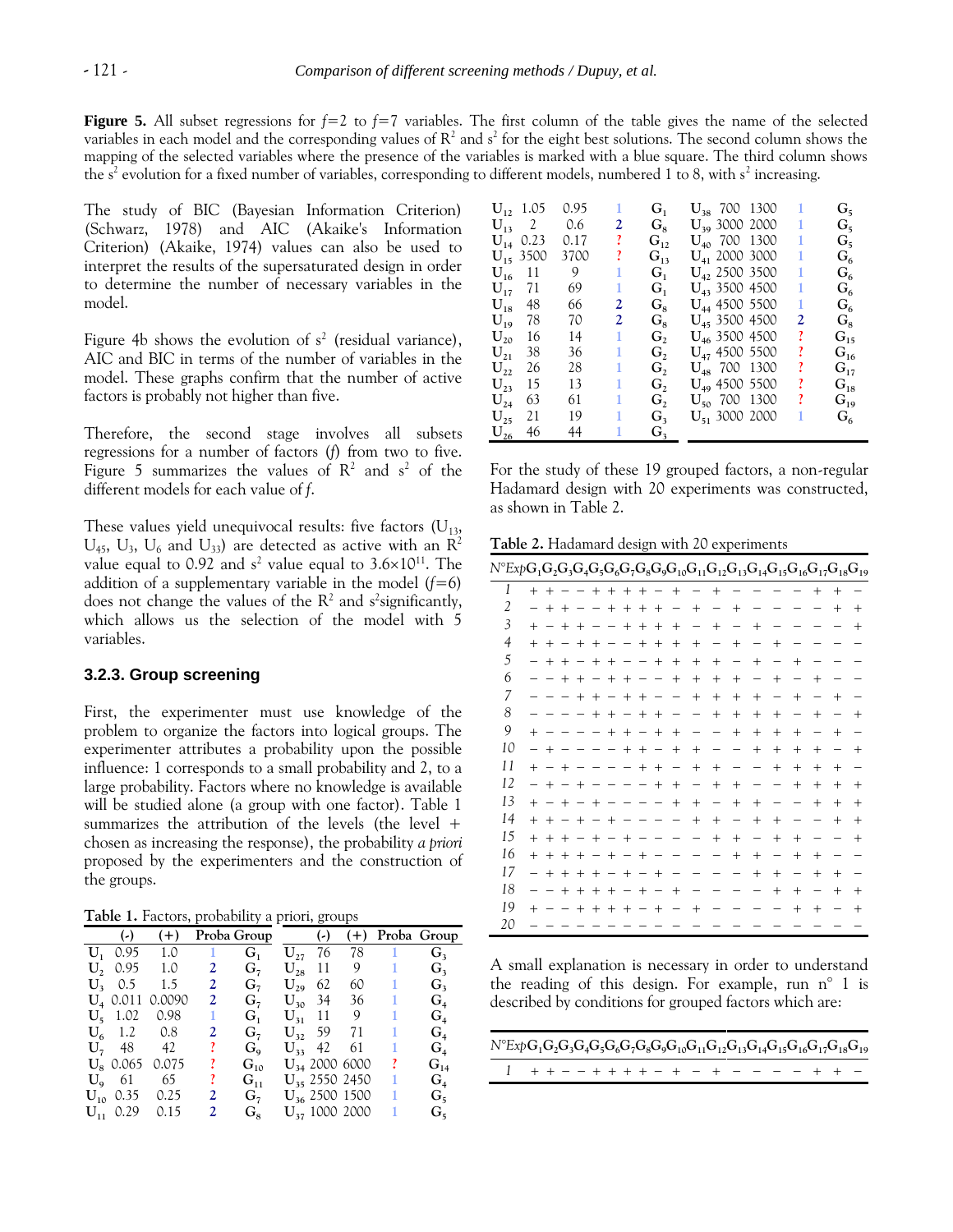This run is characterized by conditions for each factor which are:

| $N^{o}Exp \mid X_1 X_5 X_{12} X_{16} X_{17} \mid X_{20} X_{21} X_{22} X_{23} X_{24} \mid X_{25} X_{26} X_{27} X_{28} X_{29} \mid X_{30} X_{31} X_{32} X_{33} X_{35} \mid$ |  |  |  |  |  |  |  |  |  |  |  |  |  |  |  |  |  |  |  | $\ddots$ |
|---------------------------------------------------------------------------------------------------------------------------------------------------------------------------|--|--|--|--|--|--|--|--|--|--|--|--|--|--|--|--|--|--|--|----------|
|                                                                                                                                                                           |  |  |  |  |  |  |  |  |  |  |  |  |  |  |  |  |  |  |  |          |

From the results of the 20 simulations, an estimation of the coefficients was obtained; the interpretation of the results reveals 2 active groups  $(G_7, G_8)$  and according to the group screening method, the10 factors within these groups  $(U_2, U_3, U_4, U_6, U_{10}, U_{11}, U_{13}, U_{18}, U_{19}, U_{45})$  are individually studied in the second step with an Hadamard design involving 12 experiments.

From this screening design, the estimation of the coefficients  $(b_1, b_2, ..., b_{10})$ was obtained and the Bayesian approach (Bernardo and Smith, 1994) (Figure 6) shows a non-influence of the factors  $U_2$ ,  $U_4$ ,  $U_{10}$  and  $U_{19}$ ; the 6 others variables can be classified on order of importance: $U_{13}$ ,  $U_{45}$ ,  $U_{3}$ ,  $U_{6}$ ,  $U_{11}$  and  $U_{18}$ .



**Figure 6.** Bayesian plot for the response "production at 2000 days $\times10^{-3}$ " for the Hadamard design in 12 experiments in the second step of the group screening method.

## **3.2.4. Multiple Group screening**

In the first stage, the 51 factors were grouped into 7 groups of type  $1$  ( $G_1, G_2, ..., G_7$ ) and 7 groups of type 2  $(H_1, H_2, \dots, H_7)$  such that the intersection of any group of type 1 with any group of type 2 contains one factor, except for the intersection  $G_6/H_6$  and  $G_7/H_7$ with 2 factors. This arrangement is depicted graphically in Table 3.

To study the type-1 groups (G) and the type-2 groups (H), two Hadamard designs with 8 experiments were performed. The interpretation of the results reveals 3 active type-1 groups  $(G_1, G_2 \text{ and } G_3)$ , containing 21

factors and 2 active type-2 groups ( $\rm H_2$  and  $\rm H_3$ ), containing 14 factors. The factors retained for the second stage are those for which the two types of groups are apparently active:  $U_3$ ,  $U_4$ ,  $U_{12}$ ,  $U_{13}$ ,  $U_{19}$  and  $U_{45}$ .

In the second stage, the 6 factors are individually studied with a non-regular Hadamard design in 12 experiments. The estimation of the effects of these factors  $(b_1, b_2, \dots, b_n)$ b6 ) are obtained and the effect plot (Figure 7) reveals 3 active factors:  $\text{U}_\text{3}$ ,  $\text{U}_{\text{13}}$  and  $\text{U}_{\text{45}}$ .

**Table 3.** Arrangement of the multiple groups *7 groups of type 1*

|           |                | G <sub>1</sub>    |                   | $G_2$ $G_3$ $G_4$                    |                            | $G_5$             | $G_6$                         | G <sub>7</sub>    |
|-----------|----------------|-------------------|-------------------|--------------------------------------|----------------------------|-------------------|-------------------------------|-------------------|
|           |                |                   |                   |                                      |                            |                   |                               |                   |
|           | $H_1$          | $U_2$             | $\mathbf{U}_{18}$ | $\mathbf{U}_{11}$                    | $U_{10}$                   | $U_{29}$          | $U_{35}$                      | $\mathbf{U}_{40}$ |
|           |                |                   |                   |                                      |                            |                   |                               |                   |
|           | H <sub>2</sub> | $\mathbf{U}_3$    | $\mathbf{U}_{19}$ | $\mathbf{U}_{13}$                    | $\mathbf{U}_{\text{28}}$   | $U_{30}$          | $\mathbf{U}_{36}$             | $U_{41}$          |
|           |                |                   |                   |                                      |                            |                   |                               |                   |
| 7 groups  | H <sub>3</sub> | $U_4$             | $U_{45}$          | $\mathbf{U}_{12}$                    | $U_{27}$                   | $\mathbf{U}_{31}$ | $\mathbf{U}_{37}$             | $\mathbf{U}_{42}$ |
|           |                |                   |                   |                                      |                            |                   |                               |                   |
| of type 2 | H <sub>4</sub> | $U_6$             | $U_1$             | $\mathbf{U}_{16}$                    | $\mathbf{U}_{\mathbf{26}}$ | $\mathbf{U}_{32}$ | $\mathbf{U}_{38}$             | $\mathbf{U}_{43}$ |
|           |                |                   |                   |                                      |                            |                   |                               |                   |
|           | H <sub>5</sub> | $\mathbf{U}_{17}$ | $U_5$             | $\mathbf{U}_{\scriptscriptstyle 24}$ | $U_{25}$                   | $\mathbf{U}_{33}$ | $\mathbf{U}_{39}$             | $\mathbf{U}_{51}$ |
|           |                |                   |                   |                                      |                            |                   |                               |                   |
|           | $H_6$          | $U_{49}$          | $U_{20}$          | $\mathbf{U}_{23}$                    | $U_7$                      | $\mathbf{U}_{9}$  | $\mathbf{U}_{34}$<br>$U_{44}$ | $\mathbf{U}_{46}$ |
|           |                |                   |                   |                                      |                            |                   |                               |                   |
|           | H <sub>7</sub> | $\mathbf{U}_{50}$ | $U_{21}$          | $U_{22}$                             | $\mathbf{U}_8$             | $\mathbf{U}_{14}$ | $\mathbf{U}_{15}$             | $U_{47}U_{48}$    |
|           |                |                   |                   |                                      |                            |                   |                               |                   |



**Figure 7.** Effects plot for the response "production at 2000 days  $\times$  10<sup>-3</sup> for the Hadamard design in 12 experiments in the second step of the multiple group screening method.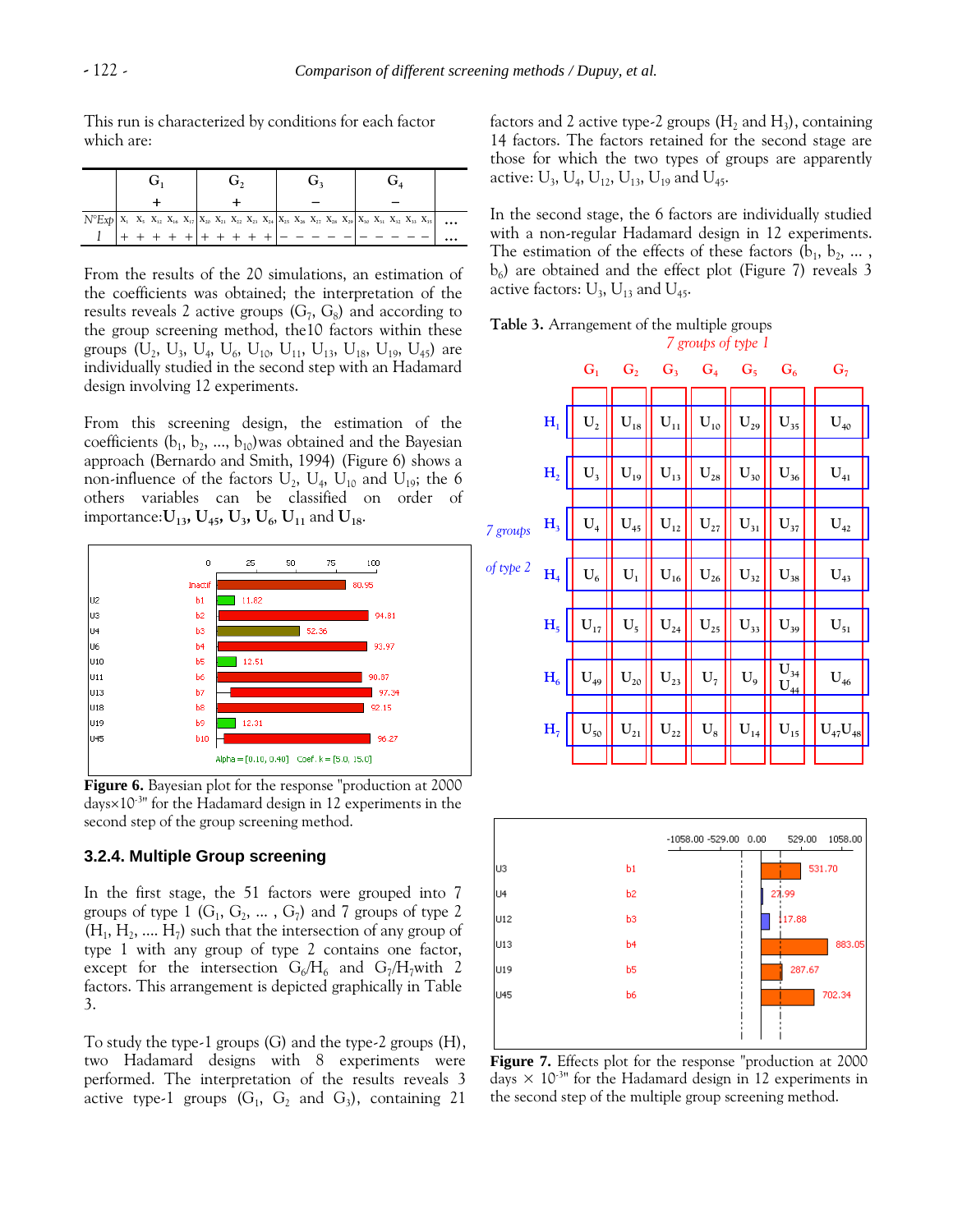## **3.3. Sequential bifurcation**

The method of sequential bifurcation was applied in order to study the 51 factors. We begin sequential bifurcation by calculating the response when all the factors are their low levels,  $y_{(0)} = 1,516.920$ , and when all the factors are at their high level,  $y_{(51)} = 7,088.965$ . So the estimated effect of all 51 factors aggregated together is obtained from  $y_{(51)} - y_{(0)} = 5,571.445$ , considered as a variation of 100 %. The next step is to divide the current group of 51 factors into two equal subgroups, hence the term symmetric bifurcation, and to compute  $y_{(26)}$ by fixing the first 26 factors at their low level,

while the 25 others factors are set at their high level. At this stage,  $y_{(26)}$  is compared to  $y_{(0)}$  and  $y_{(51)}$  and the corresponding variation percentage of the response is calculated (Figure 8). The bifurcation continues by splitting active subgroups into smaller subgroups and eliminating non-active subgroups until the percentage of variation becomes non-significant. Figure 8 shows the different steps of the sequential bifurcation leading to the identification of 5 active factors  $\mathbf{U}_3$ ,  $\mathbf{U}_6$ ,  $\mathbf{U}_{13}$ ,  $\mathbf{U}_{18}$ ,  $\mathbf{U}_{45}$ and 5 factors to a lesser extent :  $U_{11}$ ,  $U_{19}$ ,  $U_{26}$ ,  $U_{32}$ ,  $U_{33}$ , in 29 simulations.





**Table 4.** Synthesis of results obtained with the different screening methods

## **Conclusion**

This first complete application of numerical simulation allowed us to compare a large range of screening

methods, which can be successful if the assumptions associated to each of them are respected, that is: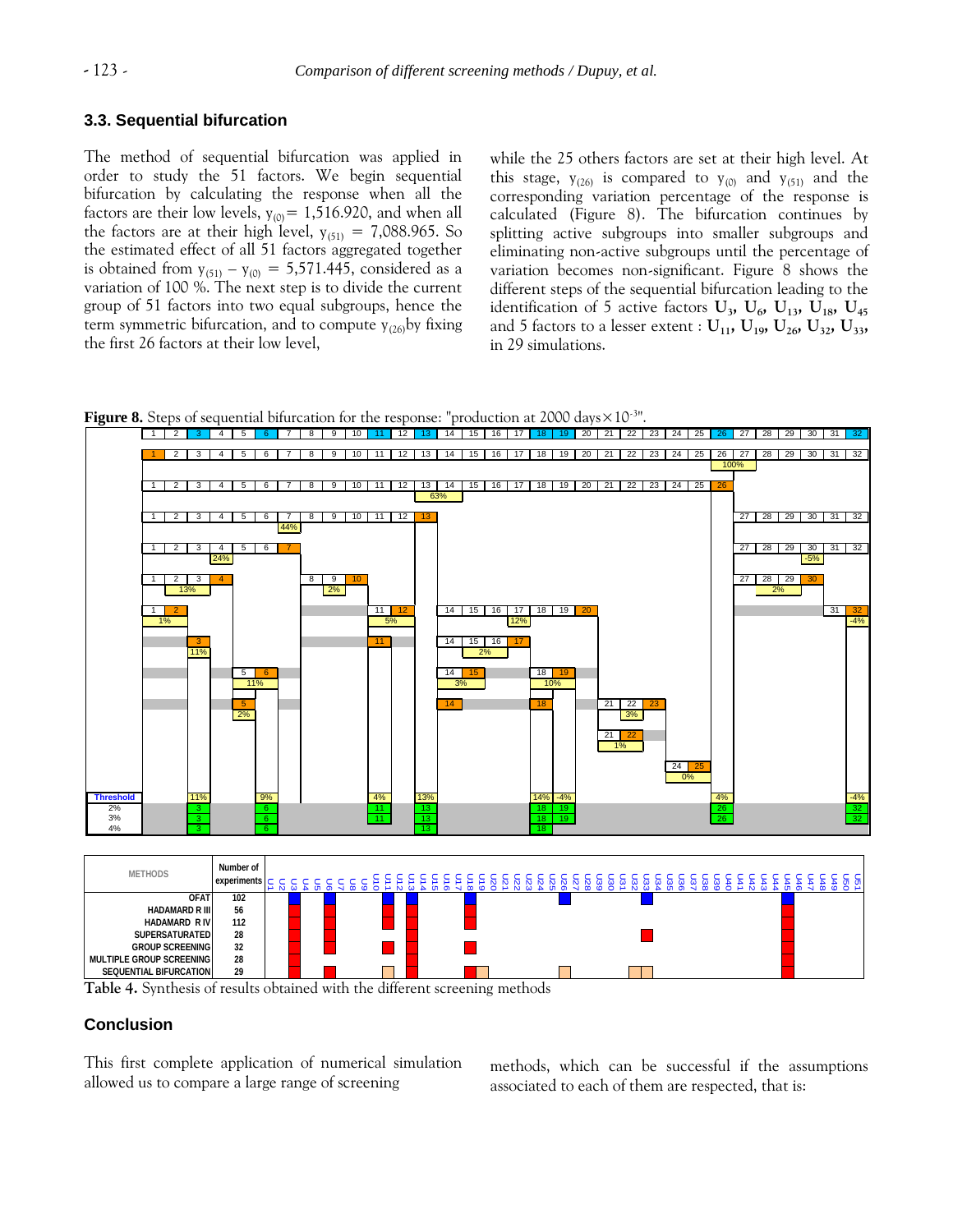- Additivity assumption for the Hadamard  $R_{III}$  designs,
- Very few active factors for the supersaturated designs ("sparsity effect"),
- Knowledge on the direction of possible effects in order to suitably attribute the levels, for the group screening and the sequential bifurcation methods.

To conclude, a summary establishes a synthesis of the results (Table 4) with the different methods and from this table, it can be noted that:

- All methods, even with very few experiments  $(N=28, N=29)$ , detect the most important factors :  $U_3$ ,  $U_{13}$ ,  $U_{45}$
- The Plackett and Burmann  $R_{IV}$  designs, with more experiments  $(N=112)$  identify more precisely the active factors, by quantification of the effects, unbiased by two-factor interactions,
- Sequential bifurcation inevitably leads to the identification of the active factors, but this approach requires knowing, *a priori*, the direction of the effects.

These conclusions on the comparison of different screening methods underline the importance of the underlying assumptions. In practice, the choice of the method depends on the objective of the study, on the possible number of simulations and on the risk (false positive or false negative) the experimenter will accept. It is obvious that the classical Plackett and Burmann  $R_{IV}$ designs lead to most reliable conclusions and if the experimenters do not want to take any risk, this is the best strategy. Nevertheless, the Plackett and Burmann  $R_{III}$  designs seem to be a good compromise in order to decrease the number of simulations without necessarily going to supersaturated designs and without any assumptions imposed on the direction of the effects.

**Acknowledgements:** This study has been supported by DICE Consortium (Deep Inside Computer Experiments).

## **References**

- Abraham, B., Chipman, H., 1999. Some risks in the construction and analysis of supersatured designs*. Technometrics* 41,135-141.
- Akaike, H., 1974. A new look at the statistical model identification. *IEEE Transactions on Automatic Control* 716-723.
- Azarian, A., Vasseur, O., Bennaï, B., Jolivet, V., Claeys-Bruno, M., Sergent, M., Bourdon, P., 2011.Sensitivity analysis of interference optical systems by numerical designs. *Journal de la SFdS* 152, 1, 118-130.
- Barton, R. 2001. Designing simulation experiments, 2001 Winter Simulation Conference. in: Peters, B.A., Medeiros, D.J., Rohrer, M.W., (Eds), pp 47-52.
- Bernardo, J., Smith, A. F. M., 1994. Bayesian Theory. John Wile, New York.
- Beth, T., Jungnickel, D., Lenz, H.,1999. *Design Theory*. Cambridge.
- Bettonvil, B., 1990. Detection of important factors by sequential bifurcation. University Press ed., Tilburg.
- Bettonvil, B., Kleijnen, J. P. C., 1997. Searching for important factors in simulation models with many factors: Sequential bifurcation. *European Journal of Operational Research* 96, 180-194.
- Booth, K. H. V., Cox, D. R., 1962. Some systematic supersaturated designs. *Technometrics* 4, 489-495.
- Butler, N. A., Mead, R., Eskridge, K. M., Gilmour, S. G., 2001. A general method of constructing  $E(s^2)$ -optimal supersaturated designs. *Journal of the Royal Statistical Society* B 63, 621-632.
- Catterjee, K., Gupta, S., 2003. Construction of supersaturated designs involvings-level factors. *Journal of statistical planning and inference* 113, 589-595.
- Cheng, C. S., 1997. E(s2)-optimal Supersaturated designs. Statistica Sinica 7, 929-939.
- Cela, R., Phan-Tan-Luu, R., Claeys-Bruno, M., 2009.*Screening Strategies.* In Comprehensive Chemometrics, Elsevier, Oxford.
- Claeys-Bruno, M., Dobrijevic, M., Phan-Tan-Luu, R., Sergent, M., 2009. A new class of supersaturated design: application to a sensitivity study of a photochemical model. *Chemometrics and Intelligent laboratory systems*95, 86-93.
- Claeys-Bruno, M., Cela, R., Phan-Tan-Luu, R., Sergent, 2011. Supersaturated designs for computer experiments: Comparison of construction methods and new methods of treatment adapted at the high dimension problem. *Chemometrics and Intelligent Laboratory Systems* 105, 137-146.
- Deng, L.-Y., Lin, D. K. J., Wang, J., 1999. A resolution rank criterion for supersaturated designs. *Statistica Sinica* 9, 605-610.